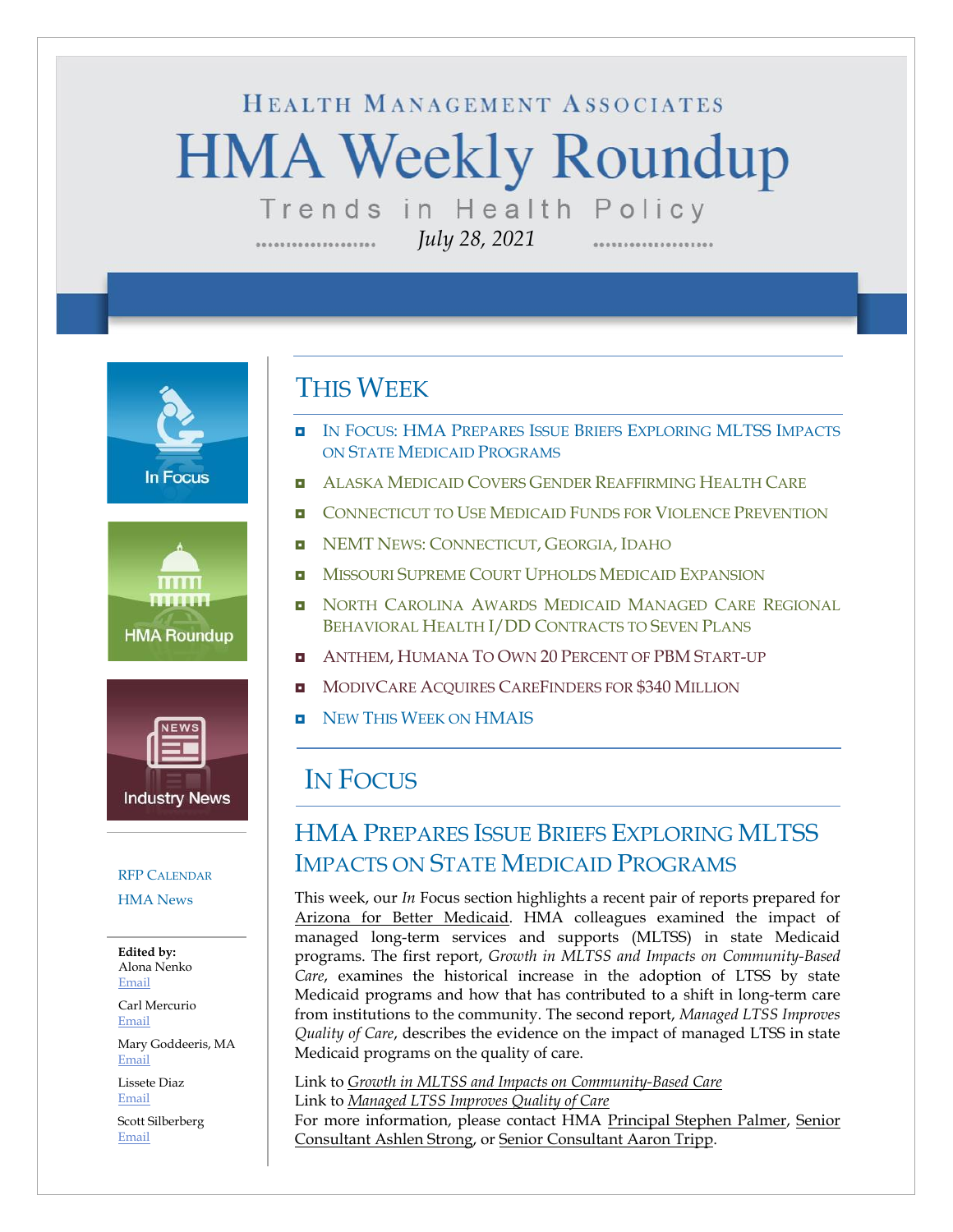

# <span id="page-1-0"></span>*Alaska*

**Alaska Medicaid Has Begun Covering Gender Reaffirming Health Care.** *The Advocate* reported on July 23, 2021, that Alaska Medicaid has begun covering gender-affirming health care, including treatment, therapy, surgery, or other procedures related to gender reassignment. The change comes after a lawsuit settlement in late June. [Read More](https://www.advocate.com/transgender/2021/7/23/alaska-allows-medicaid-cover-gender-affirming-health-care)

# <span id="page-1-1"></span>*Connecticut*

**Connecticut to Use Medicaid Funds for Violence Prevention.** *My Journal Courier* reported on July 27, 2021, that Connecticut enacted legislation to use Medicaid funds for violence prevention, pending federal approval. Effective July 1, 2022, Medicaid would cover violence prevention services for beneficiaries who have received medical treatment for an injury "sustained from an act of community violence," such as a shooting. Connecticut hopes to receive a 56 percent federal Medicaid funding match for the services. Read [More](https://www.myjournalcourier.com/news/article/Connecticut-looks-to-use-Medicaid-funds-to-16343466.php)

**Connecticut Extends Medicaid NEMT Contract Through March 2022.** *CT News Junkie* reported on July 26, 2021, that Connecticut extended its Medicaid non-emergency medical transportation contract with Veyo until March 31, 2022, following a report showing that Veyo was improving service by addressing issues identified in a state audit. [Read More](https://ctnewsjunkie.com/2021/07/26/auditors-non-emergency-transportation-provider-makes-improvements/)

# *Georgia*

**Democrats Want to Address Medicaid Expansion in Special Legislative Session.** *The Albany Herald* reported on July 27, 2021, that 67 Georgia Democratic lawmakers signed a letter asking Governor Brian Kemp to add Medicaid expansion to a special legislative session on redistricting later this year. Medicaid expansion would cover nearly 500,000 individuals. [Read More](https://www.albanyherald.com/news/georgia-democrats-call-for-adding-medicaid-expansion-to-special-legislative-session/article_6b82361c-eef7-11eb-8709-c3db5ff51b92.html)

**Georgia Releases Non-Emergency Medical Transportation RFP.** The Georgia Department of Community Health (DCH) issued on July 22, 2021, a request for proposals (RFP) to procure providers of non-emergency medical transportation (NEMT) to Medicaid beneficiaries in five regions across the state. DCH will award a contract to one provider for each of the five regions, with no more than three regions per provider. Contracts will run from the expected award date of January 20, 2022, until the end of the state fiscal year, with five one-year optional renewals. Proposals are due August 9. The state cancelled a previous RFP for NEMT services released earlier this year.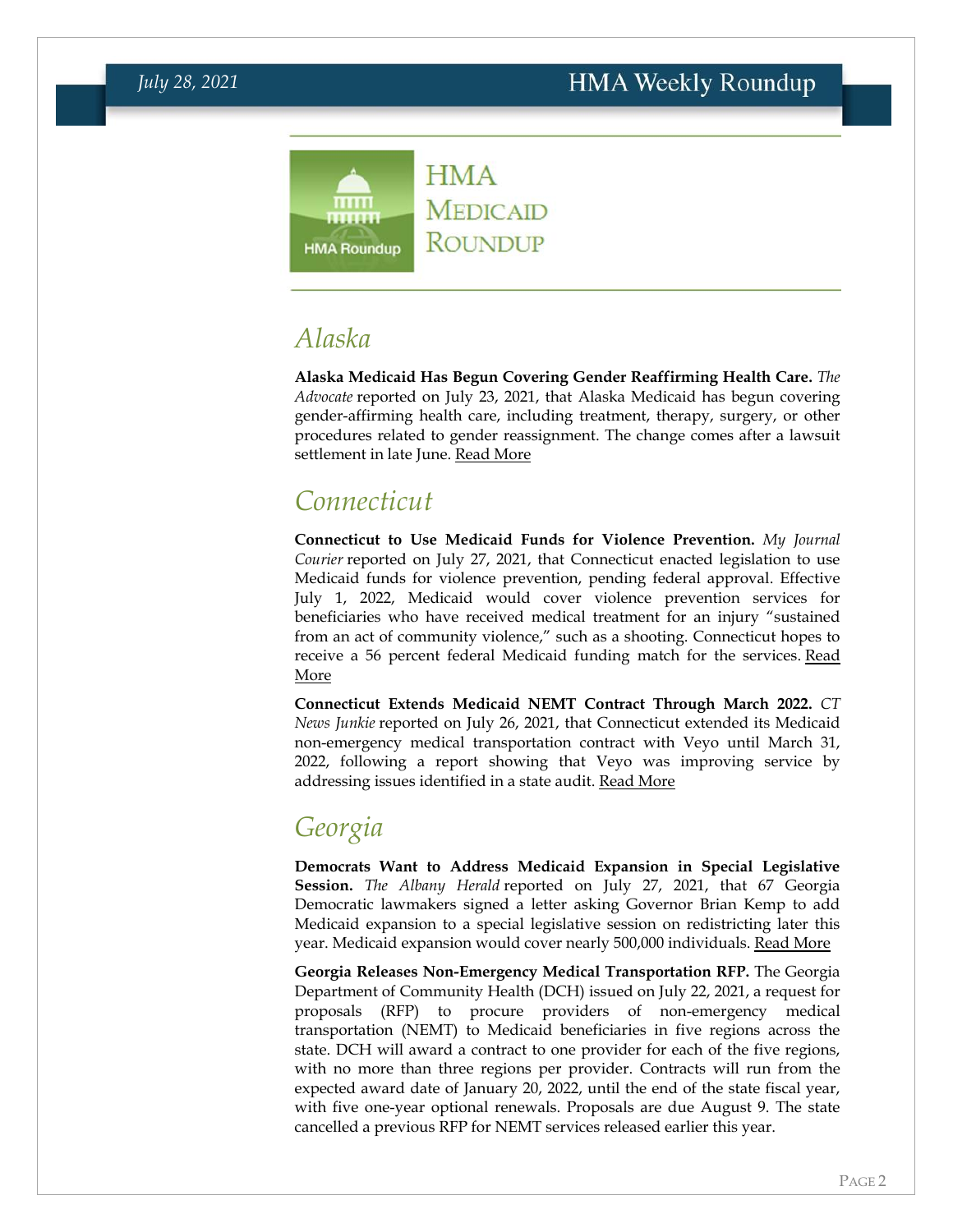### *Idaho*

**Idaho Releases NEMT ITN.** The Idaho Department of Health and Welfare on July 20, 2021, released an Invitation to Negotiate (ITN) for a vendor to coordinate and manage the delivery of Medicaid non-emergency medical transportation (NEMT) services. Proposals are due September 23. The initial contract will run for four years with the possibility to renew for an additional six years.

# *Illinois*

**Illinois Extends Medicaid LTC Admission Timeframe to 120 Days.** *The Jacksonville Journal-Courier* reported on July 26, 2021, that Illinois enacted legislation that will extend the time to submit Medicaid long-term care (LTC) admission documents to the state from 45 to 120 days. The bill was sponsored by state Representative Norine Hammond (R-Macomb). [Read More](https://www.myjournalcourier.com/news/article/Law-extends-Medicaid-admission-window-16340477.php)

# *Michigan*

**Michigan Supplemental Budget Includes Funding for Hospitals, Nursing Homes.** *The Associated Press* reported on July 27, 2021, that Michigan Governor Gretchen Whitmer signed a \$385 million supplemental budget, which includes \$160 million in grants to hospitals and \$100 million for nursing homes. [Read](https://apnews.com/article/government-and-politics-business-health-coronavirus-pandemic-nursing-homes-e04da51a8eaf1f49e6623c3524c6df7a)  [More](https://apnews.com/article/government-and-politics-business-health-coronavirus-pandemic-nursing-homes-e04da51a8eaf1f49e6623c3524c6df7a)

### <span id="page-2-0"></span>*Missouri*

**Governor Taps Donald Kauerauf to Lead State Health Department.** Missouri Governor Mike Parson announced on July 21, 2021, the appointment of Donald Kauerauf as director of the Missouri Department of Health and Senior Services (DHSS), effective September 1, 2021. Kauerauf previously served in senior leadership positions in public health and emergency management in Illinois. [Read More](https://governor.mo.gov/press-releases/archive/governor-parson-announces-donald-g-kauerauf-lead-missouri-department-health)

**Missouri Supreme Court Upholds Medicaid Expansion.** *KMIZ* reported on July 22, 2021, that the Missouri Supreme Court has upheld the state's voterapproved Medicaid expansion, instructing a lower court judge to enter a ruling that the initiative did not violate the state constitution. Medicaid expansion is expected to cover an additional 275,000 individuals. [Read More](https://abc17news.com/news/missouri/2021/07/22/missouri-supreme-court-sides-with-medicaid-expansion-supporters/)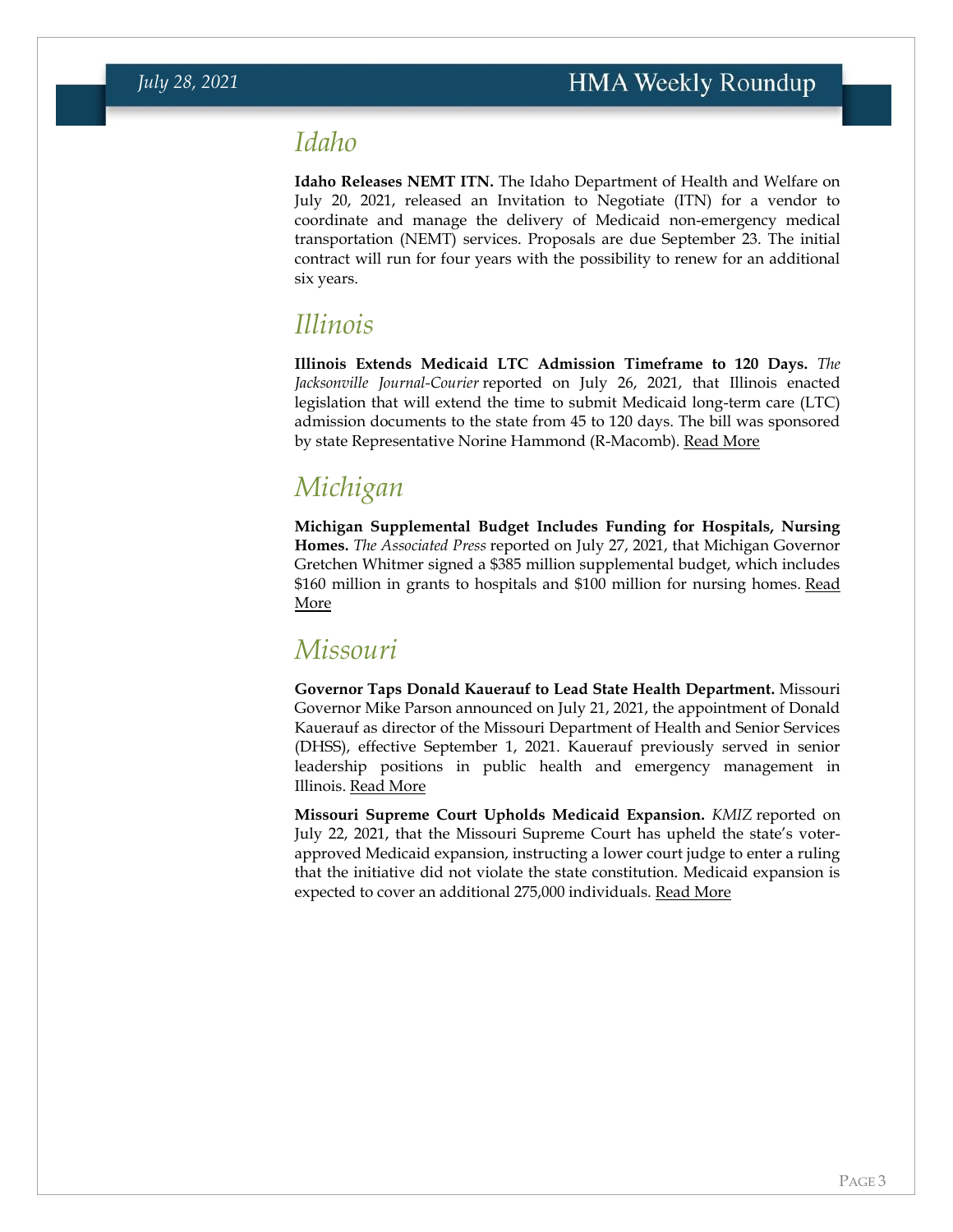### *Montana*

**Montana Releases Medicaid Waiver on Substance Use Disorder for Public Comment.** *The Montana Free Press* reported on July 21, 2021, that the Montana Department of Public Health and Human Services released for public comment a \$25 million waiver proposal that would allow the state to use federal Medicaid dollars to help address substance use disorder. The Section 1115 waiver, known as HEART (Healing and Ending Addiction through Recovery and Treatment), would address social determinants of health and behavioral health, enhance services for justice-involved populations, and allow institutions of mental disease to receive federal reimbursement. The state intends to submit the waiver to federal regulators by September 30 and implement the plan by January 1, 2022. [Read More](https://montanafreepress.org/2021/07/21/montana-health-department-medicaid-plan-addiction-mental-health/)

# *New Jersey*

#### HMA Roundup – Karen Brodsky (Email [Karen\)](mailto:kbrodsky@healthmanagement.com)

**New Jersey Temporarily Increases Medicaid Reimbursement Rate to Assisted Living Facilities.** *McKnight's Senior Living* reported on July 28, 2021, that New Jersey Governor Phil Murphy signed into law a fiscal 2021 supplemental appropriation of \$3 million to the state Department of Human Services to temporarily increase Medicaid reimbursement rates for assisted living and personal care home providers by 25 percent. Senior living associations said the reimbursement bump will allow providers to expand the number of Medicaid clients they serve. The new funds can go toward increasing wages and enhancing COVID-19 preparedness and response. [Read](https://www.mcknightsseniorliving.com/home/news/3-million-medicaid-reimbursement-bump-a-lifesaver-for-some-assisted-living-providers/)  [More](https://www.mcknightsseniorliving.com/home/news/3-million-medicaid-reimbursement-bump-a-lifesaver-for-some-assisted-living-providers/)

### <span id="page-3-0"></span>*North Carolina*

**North Carolina Awards Medicaid Managed Care Regional Behavioral Health I/DD Contracts to Seven Plans.** The North Carolina Department of Health and Human Services announced on July 26, 2021, that it awarded contracts to seven existing Local Management Entity-Managed Care Organizations (LME-MCOs) to serve as Medicaid managed care Behavioral Health and Intellectual/Developmental Disability (IDD) Tailored Plans. The selected LME-MCOs are Alliance Health, Eastpointe, Partners Health Management, Sandhills Center, Trillium Health Resources, Vaya Health, and Cardinal Innovations Healthcare. Plans will provide integrated physical health, behavioral health, long-term care, and pharmacy services to approximately 200,000 individuals with significant behavioral health conditions, IDD, or traumatic brain injury (TBI). The contracts will run for four years starting July 1, 2022. [Read More](https://www.ncdhhs.gov/news/press-releases/2021/07/26/ncdhhs-announces-medicaid-managed-care-regional-behavioral-health-idd-tailored-plans)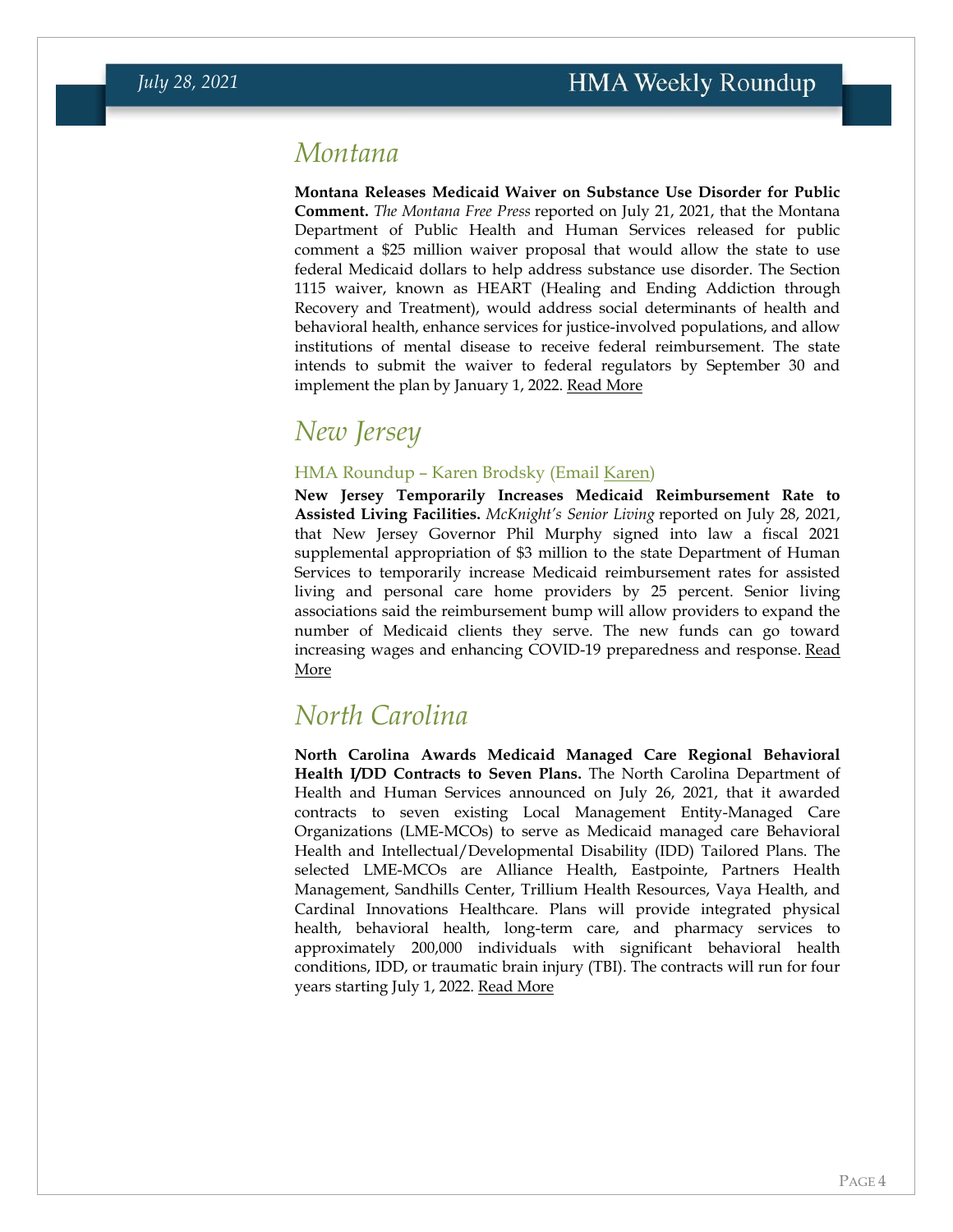### *Texas*

**Texas Medicaid Plans Received CHIP Overpayments, Audit Finds.** Federal regulators released an audit on July 21, 2021, showing that Texas overpaid Medicaid managed care plans serving the State Children's Health Insurance Program (CHIP) by nearly \$923,000, including more than \$856,000 in federal matching funds. The audit, by the U.S. Department of Health and Human Services Office of the Inspector General, said overpayments were for beneficiaries assigned more than one identification number over the three years from January 1, 2016, to October 31, 2019. OIG recommended that the state repay the federal share, identify other beneficiaries who were assigned more than one identification number, and strengthen its procedures for determining member enrollment. [Read More](https://www.oig.hhs.gov/oas/reports/region6/62010003.asp)

**Texas Extends Medicaid Postpartum Coverage to Six Months.** *The Fort Bend Herald* reported on July 24, 2021, that Texas enacted legislation extending Medicaid postpartum coverage from two to six months. The law also requires the Texas Health and Human Services Commission to ensure Medicaid managed care plans provide continuity of care for individuals in the Healthy Texas Women program to improve maternal health outcomes. [Read More](https://www.fbherald.com/news/governor-signs-kolkhorst-bill-extending-maternal-health-care/article_c61ad516-cc8c-55d4-9ce6-cf92ca4d271a.html)

# *West Virginia*

**West Virginia Medicaid Covers One-Third of State Population, Report Finds.** The West Virginia Center on Budget & Policy reported on July 21, 2021, that Medicaid covers 584,000 beneficiaries, or one-third of the state's population. The [report](https://wvpolicy.org/wp-content/uploads/2021/07/WVCBP-Medicaid-Budget-Report.pdf) stresses the importance of Medicaid from both a healthcare and economic standpoint. [Read More](https://wvpolicy.org/new-report-highlights-the-health-and-economic-importance-of-medicaid-for-wv-provides-recommendations-to-address-programs-looming-fiscal-challenges/)

# *National*

**Bipartisan House Bill Would Expand Federal Oversight of Medicaid Providers.** *Radio Results Network* reported on July 27, 2021, that bipartisan House lawmakers introduced legislation to expand the role of federal regulators in reviewing Medicaid provider eligibility compliance in all states. The bill, introduced by U.S. Representatives Jack Bergman (R-MI) and Cindy Axne (D-IA), is aimed at improving oversight of state Medicaid programs and preventing improper payments, waste, and fraud. Reviews would be handled by the Centers for Medicare & Medicaid Services. [Read More](https://www.radioresultsnetwork.com/2021/07/27/congressman-bergman-introduces-bill-to-battle-medicaid-fraud/)

**House Bill Would Expand Telehealth Services for Medicare Advantage, Medicaid.** *mHealthIntelligence* reported on July 26, 2021, that a proposed House bill aims to expand the use of telehealth, remote patient monitoring, digital therapeutics, and other virtual health programs through demonstration projects for Medicare Advantage, Medicaid, and the Department of Veterans Affairs. The Advanced Safe Testing at Residence Telehealth (A-START) Act of 2021, introduced by Representative David Schweikert (R-AZ), is one of several bills aimed at fostering a long-term telehealth policy before the end of the COVID-19 public health emergency. [Read More](https://mhealthintelligence.com/news/new-bill-aims-to-launch-pilot-programs-for-telehealth-remote-patient-monitoring)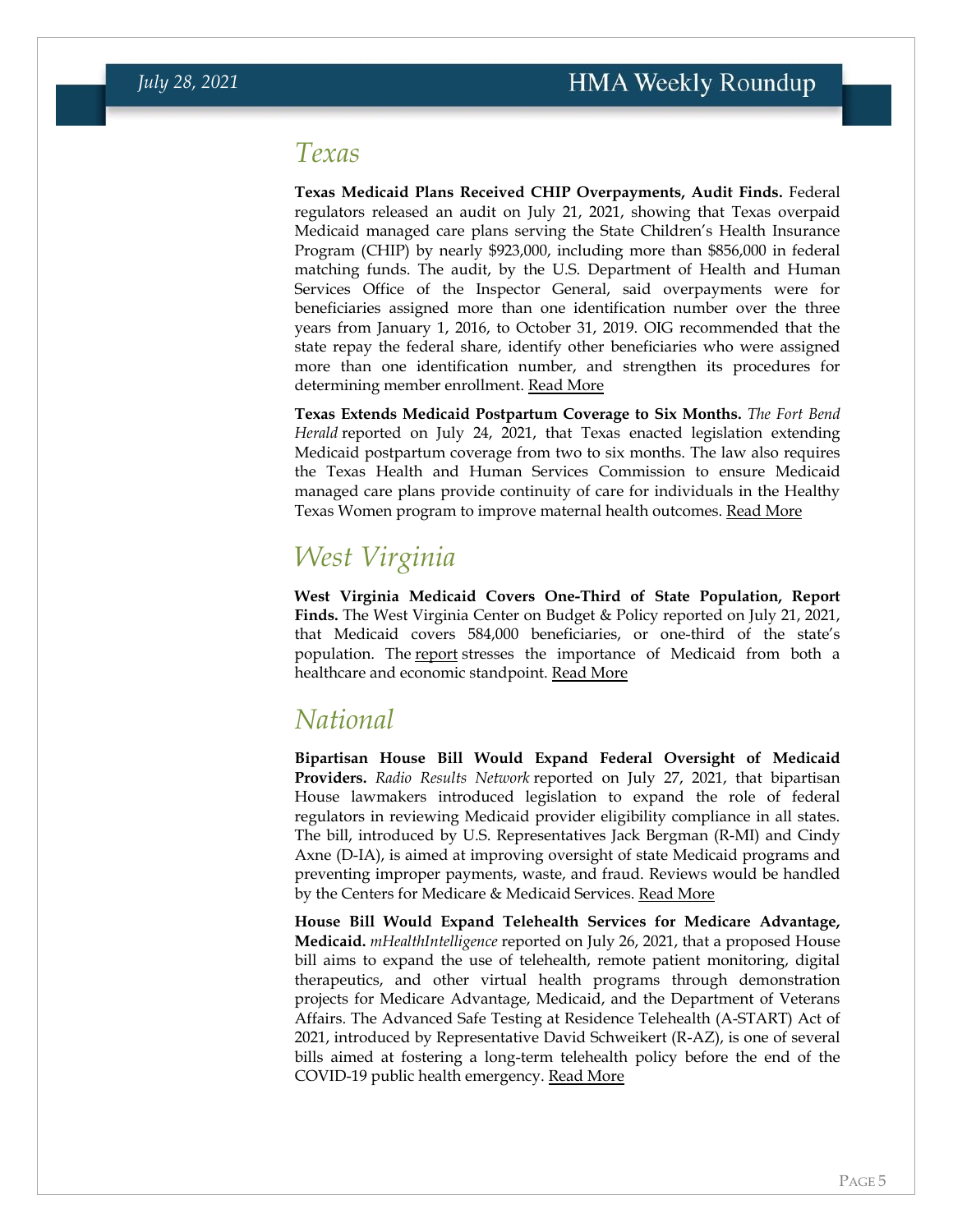**Individuals in Medicaid Expansion States Experience Less Medical Debt Than Those In Non-Expansion States.** *WPLN* reported on July 27, 2021, that individuals living in Southern states that did not expand Medicaid in 2014 experienced three times as much medical debt on average compared to those living in Northeastern states that did expand, according to a [study](https://jamanetwork.com/journals/jama/article-abstract/2782187) published in *JAMA Network*. The study examined unpaid medical debts in collections over the last decade and found that medical debt decreased since the passage of the Affordable Care Act in part due to a decrease in the rate of uninsured. In non-expansion states, the gap between medical debt in low-income versus high-income communities increased by more than \$200 per person, yet the gap shrank by nearly as much in expansion states. [Read More](https://wpln.org/post/study-residents-of-southern-states-without-medicaid-expansion-have-far-more-medical-debt/)

**Uninsured Rates Drop in First Half of 2021, Report Shows.** *HealthPayer Intelligence* reported on July 22, 2021, that uninsurance rates among adults ages 19 to 64 declined to 10 percent in the first half of 2021, compared to 12.5 percent a year earlier, according to a Commonwealth Fund [report.](https://www.commonwealthfund.org/publications/issue-briefs/2021/jul/as-pandemic-eases-what-is-state-coverage-affordability-survey) The report, which surveyed more than 5,400 adults from March 9 through June 8, 2021, attributed the decline in uninsured to limited pandemic-related coverage losses, federal restrictions on Medicaid disenrollment during the pandemic, special Exchange enrollment periods, and increased Exchange subsidies and COBRA premium support. [Read More](https://healthpayerintelligence.com/news/uninsurance-rate-drops-as-marketplace-medicaid-enrollment-rises)

**Dental Association Seeks to Increase Dentist Participation in Medicaid.** *ADA News* reported on July 22, 2021, that the American Dental Association (ADA) hopes to work with the Centers for Medicare & Medicaid Services (CMS) to encourage dentist participation in the Medicaid program. In a letter to CMS, the ADA outlined seven possible areas for collaboration and improvement, including increasing reimbursements and reducing administrative burdens. [Read More](https://www.ada.org/en/publications/ada-news/2021-archive/july/ada-asks-cms-to-prioritize-expanding-dentists-participation-in-medicaid)

**CMS Issues Bulletin Reminding States About End of Public Charge Rule.**  *Bloomberg Law* reported on July 22, 2021, that the Centers for Medicare & Medicaid Services (CMS) issued a bulletin to encourage states to work with local partners and community organizations to inform people that the public charge rule no longer applies. The public charge rule allowed immigration officials to consider a legal immigrant's use of Medicaid and other public benefits in determining eligibility for permanent residency. [Read More](https://news.bloomberglaw.com/daily-labor-report/medicaid-benefits-no-barrier-to-green-cards-agency-chief-says)

**House Committee Advances Series of Bills Aimed at Increasing Medicaid Funding to U.S. Territories, Maternal Health, Opioids.** *CQ News* reported on July 21, 2021, that the U.S. House Energy and Commerce Committee advanced 16 bills, including legislation aimed at maintaining enhanced federal Medicaid funding for U.S. territories, improving maternal health outcomes, and addressing opioid overdoses, among other initiatives. The bill addressing Medicaid funding for U.S. territories would extend current enhanced federal funding for eight years in the U.S. Virgin Islands, American Samoa, Northern Mariana Islands, and Guam, and five years in Puerto Rico. [Read More](https://plus.cq.com/doc/news-6294100)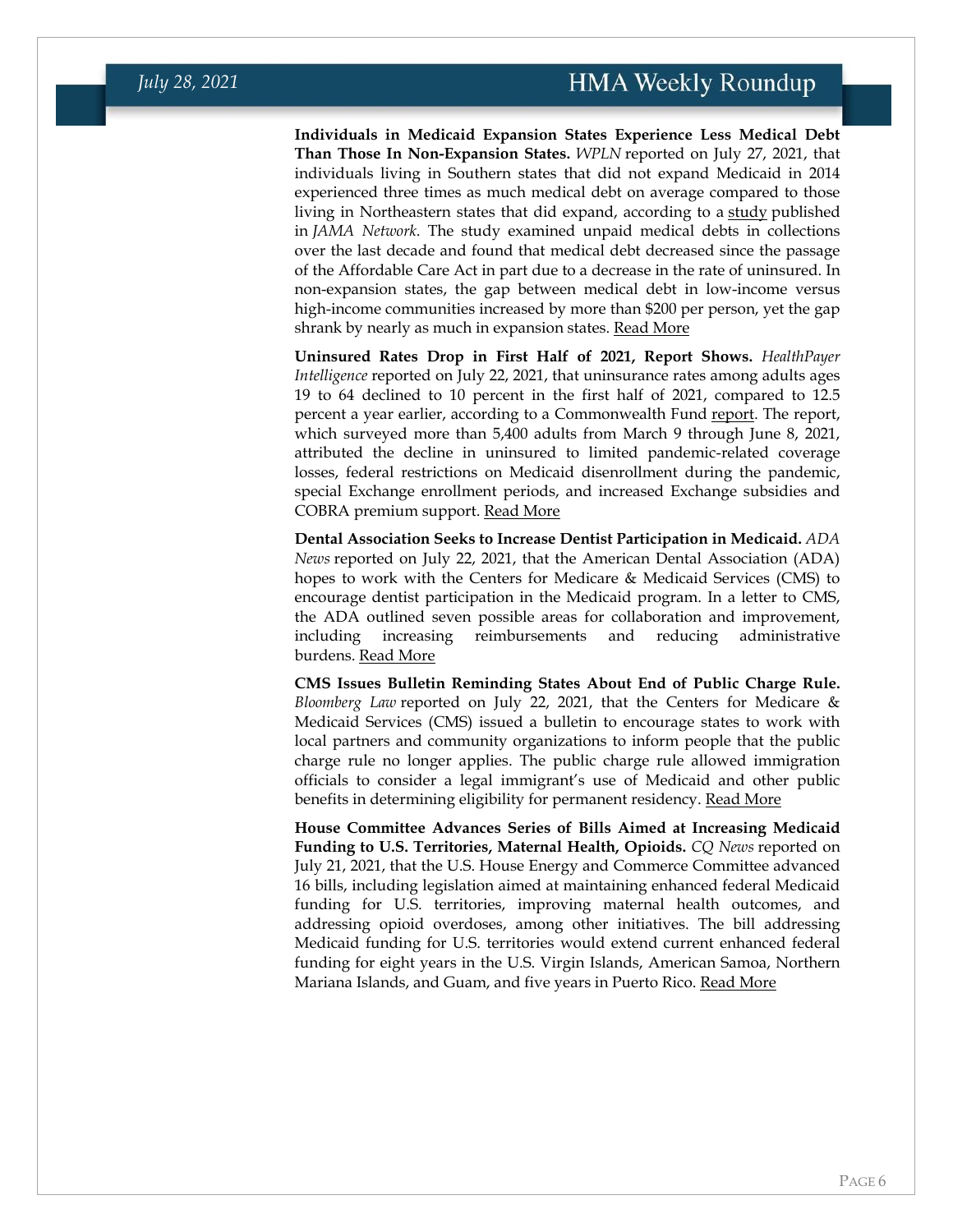**State Attorneys General Unveil \$26 Billion Opioid Settlement with Drug Distributors, Manufacturer.** *Reuters* reported on July 21, 2021, that fifteen state attorneys general unveiled a \$26 billion opioid settlement with drug distributors McKesson, Cardinal Health, and AmerisourceBergen and drug manufacturer Johnson & Johnson. Under the proposal, which still requires support from thousands of local governments, McKesson would pay \$7.9 billion while Cardinal and AmerisourceBergen would pay \$6.4 billion each over 18 years. The settlement funds would be used for addiction treatment, family support, education, and other social programs. [Read More](https://www.reuters.com/legal/litigation/drug-distributors-jj-reach-landmark-26-bln-opioid-settlement-2021-07-21/)

**Number of Medicaid Children Treated Under EPSDT Increases, Report Says.** *The Current* reported on July 22, 2021, that the number of children referred for treatment under the Early and Periodic Screening, Diagnostic, and Treatment (EPSDT) program nationwide rose from 9.8 million in 2015 to 13.8 million in 2019, according to a [report](https://healthlaw.org/resource/childrens-health-under-medicaid-a-national-review-of-early-and-periodic-screening-diagnostic-and-treatment-services-2015-2019/) from the National Health Law Program. Approximately 21 million of the 41 million children eligible for EPSDT received at least one screening in 2019. [Read More](https://thecurrentga.org/2021/07/22/whats-preventing-georgia-medicaid-kids-getting-referrals-to-care/)

**House Bill Aims to Boost Medicare ACO Participation.** *Modern Healthcare* reported on July 21, 2021, that a bipartisan House bill aims to boost participation in Medicare Accountable Care Organizations (ACOs) by allowing providers to receive 50 percent to 60 percent of savings generated. The bill would also allow ACOs to operate for three years before having to take on risk. The bill would reverse changes made by the previous administration, which exposed ACOs to greater risk and lower gains. As of 2020, there were 477 Medicare ACOs serving 10.7 million beneficiaries, down from 561 ACOs serving 11.2 million beneficiaries three years ago. [Read More](https://www.modernhealthcare.com/payment/congress-eyes-bigger-incentives-medicare-aco-participants)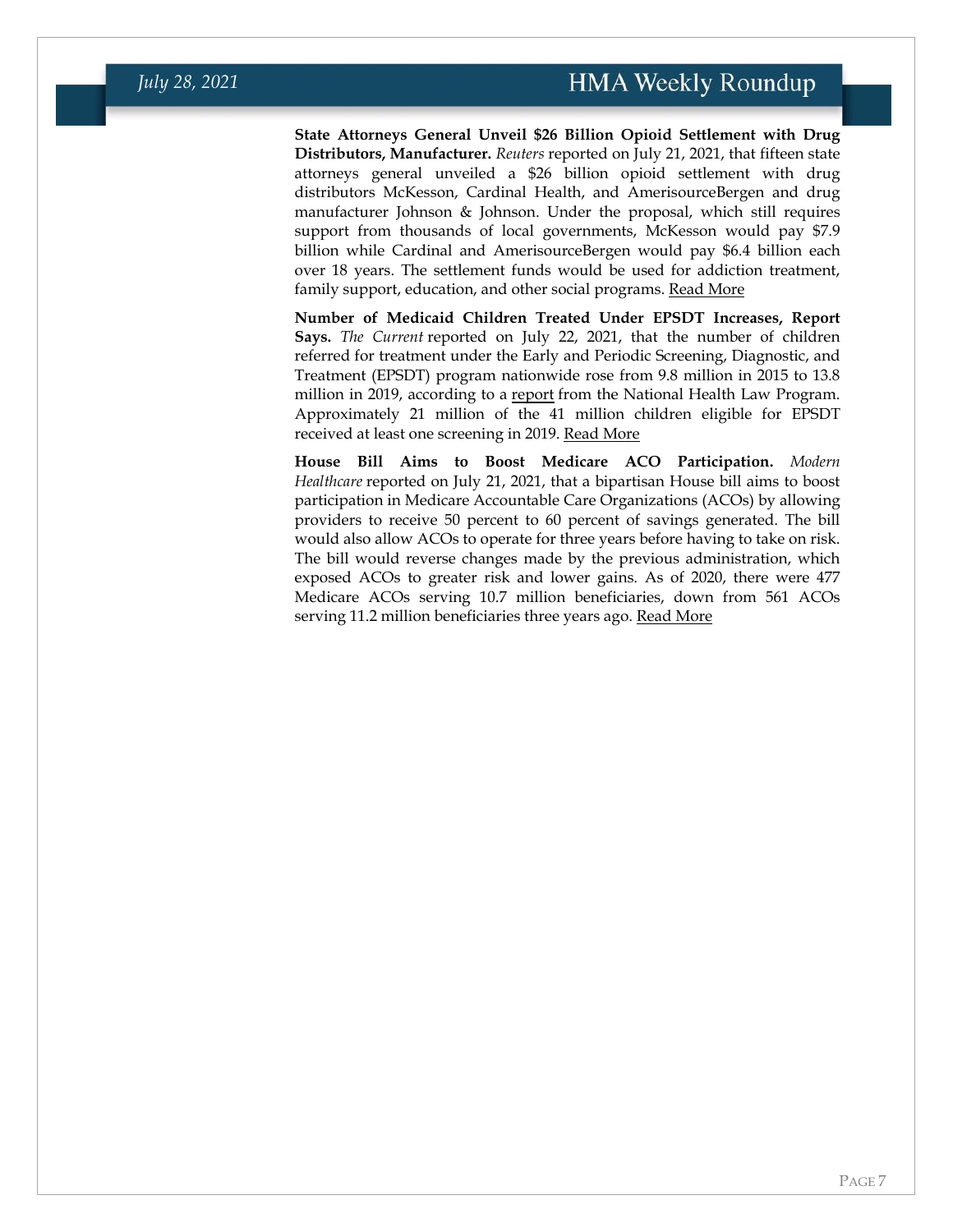<span id="page-7-0"></span>

# **INDUSTRY**

**NEWS** 

**Choice Health at Home Acquires Oklahoma-based Alpha Home Health.** *Home Health Care News* reported on July 26, 2021, that Choice Health at Home acquired Alpha Home Health, which provides home health and hospice services in Oklahoma. Choice Health also recently purchased two other Oklahoma-based companies, Angelic Hospice and Restore Home Health. Terms of the deal were not disclosed. [Read More](https://homehealthcarenews.com/2021/07/pe-backed-choice-completes-4th-acquisition-of-2021-buys-alpha-home-health-and-hospice/)

**Mission Healthcare Acquires Three Home Health, Hospice Providers.**  California-based home health provider Mission Healthcare announced on July 27, 2021, the acquisition of three home health and hospice organizations, including Hands of Hope in Idaho as well as Sun Tree and Tender Care in Utah. Mission will now provide services to about 6,000 patients per day. All three companies will retain their current brands. [Read More](https://www.prnewswire.com/news-releases/mission-healthcare-completes-acquisition-of-tender-care-hands-of-hope-hospice-and-sun-tree-hospice-301341277.html)

**Anthem, Humana To Own 20 Percent of PBM Start-up.** *Modern Healthcare* reported July 26, 2021, Anthem and Humana have invested \$140 million for a 20 percent stake in a pharmacy benefits management (PBM) startup dubbed DomaniRx. SS&C Technologies, which operates the RxNova claims processing platform, will hold 80 percent of the joint venture. Humana will be DomaniRx's first client. [Read More](https://www.modernhealthcare.com/insurance/anthem-humana-drop-nearly-140-million-launch-new-pbm)

**Lighthouse Autism Center Announces Investment by Cerberus.** Indianabased applied behavioral analysis provider Lighthouse Autism Center announced on July 26, 2021, an investment from Cerberus Capital Management. Lighthouse founder and chief executive Gregg Maggioli and private equity firm Abry Partners will invest alongside Cerberus in the transaction. [Read More](https://www.businesswire.com/news/home/20210726005183/en/Lighthouse-Autism-Center-and-Cerberus-Announce-Strategic-Partnership)

**ModivCare Acquires CareFinders for \$340 Million.** ModivCare announced on July 26, 2021, the acquisition of personal care provider CareFinders Total Care for \$340 million. CareFinders provides personal care services in New Jersey, Pennsylvania, and Connecticut, generating revenues of \$200 million annually. The deal, which is expected to close in the third quarter of 2021, expands ModivCare's personal care business. ModivCare is also a leading nonemergency medical transportation provider. [Read More](https://investors.modivcare.com/news-and-media/news-releases/news-details/2021/ModivCare-Expands-Personal-Care-Segment-with-Acquisition-of-CareFinders/default.aspx)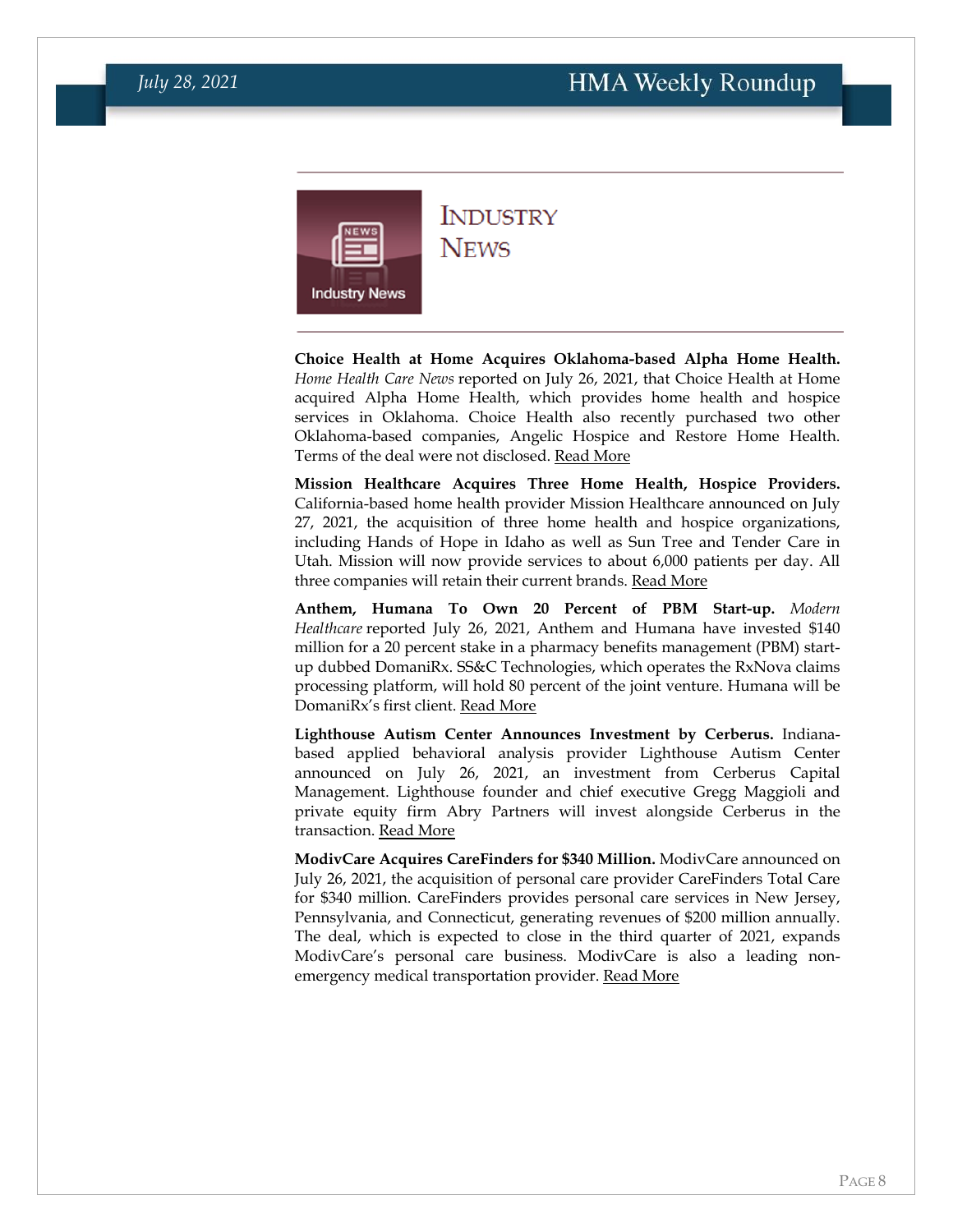## *July 28, 2021*

# <span id="page-8-0"></span>HMA Weekly Roundup

# RFP CALENDAR

| Date                               | <b>State/Program</b>                                                                                                                                                                               | <b>Event</b>         | <b>Beneficiaries</b> |
|------------------------------------|----------------------------------------------------------------------------------------------------------------------------------------------------------------------------------------------------|----------------------|----------------------|
| Summer 2021                        | Rhode Island                                                                                                                                                                                       | <b>RFP Release</b>   | 276,000              |
| July 1, 2021 - Delayed             | <b>Missouri</b>                                                                                                                                                                                    | <b>RFP Release</b>   | 756,000              |
| August 2021                        | <b>Texas STAR Health</b>                                                                                                                                                                           | <b>RFP Release</b>   | 36,500               |
| August 9, 2021                     | Indiana Hoosier Healthwise and HIP                                                                                                                                                                 | <b>Proposals Due</b> | 1,200,000            |
| August 31, 2021                    | Tennessee                                                                                                                                                                                          | Proposals Due        | 1,500,000            |
| September 3, 2021                  | Louisiana                                                                                                                                                                                          | <b>Proposals Due</b> | 1,600,000            |
| October 2021                       | Minnesota Seniors and Special Needs BasicCare                                                                                                                                                      | <b>RFP Release</b>   | 120,000              |
| October 1, 2021                    | Oklahoma                                                                                                                                                                                           | Implementation       | 742,000              |
| October 8, 2021                    | Tennessee                                                                                                                                                                                          | Awards               | 1,500,000            |
| November 2021                      | Missouri                                                                                                                                                                                           | Awards               | 756,000              |
| November 5, 2021                   | Louisiana                                                                                                                                                                                          | Awards               | 1,600,000            |
| December 1, 2021                   | Delaware                                                                                                                                                                                           | <b>RFP Release</b>   | 240,000              |
| December 22, 2021                  | lowa                                                                                                                                                                                               | <b>RFP Release</b>   | 745,000              |
| <b>Late 2021</b>                   | California Two Plan Commercial - Alameda, Contra Costa, Fresno,<br>Kern, Kings, Los Angeles, Madera, Riverside, San Bernardino, Santa                                                              | <b>RFP Release</b>   | 1,640,000            |
|                                    | Clara, San Francisco, San Joaquin, Stanislaus, and Tulare                                                                                                                                          |                      |                      |
| <b>Late 2021</b>                   | California GMC - Sacramento, San Diego                                                                                                                                                             | <b>RFP Release</b>   | 1,091,000            |
| <b>Late 2021</b>                   | California Imperial                                                                                                                                                                                | <b>RFP Release</b>   | 75,000               |
| Late 2021                          | California Regional - Alpine, Amador, Butte, Calaveras, Colusa, El<br>Dorado, Glenn, Inyo, Mariposa, Mono, Nevada, Placer, Plumas,<br>Sierra, Sutter, Tehama, Tuolumne, Yuba                       | <b>RFP Release</b>   | 286,000              |
|                                    | California San Benito                                                                                                                                                                              | <b>RFP Release</b>   | 7,600                |
| Late 2021<br>Dec. 2021 - Feb. 2022 | <b>Texas STAR+PLUS</b>                                                                                                                                                                             | <b>RFP Release</b>   | 538,000              |
| First Quarter 2022                 | <b>Indiana MLTSS</b>                                                                                                                                                                               | <b>RFP Release</b>   | NA                   |
| January 2022                       | Minnesota MA Families and Children, MinnesotaCare                                                                                                                                                  | <b>RFP Release</b>   | 543,000              |
| <b>January 1, 2022</b>             | Minnesota MA Families, Children; MinnesotaCare (metro)                                                                                                                                             | Implementation       | 548,000              |
| January 1, 2022                    | Nevada                                                                                                                                                                                             | Implementation       | 600.000              |
| January 1, 2022                    | Massachusetts One Care (Duals Demo)                                                                                                                                                                | Implementation       | 150,000              |
| <b>January 1, 2022</b>             | North Dakota Expansion                                                                                                                                                                             | Implementation       | 19,800               |
| <b>January 5, 2022</b>             | Ohio                                                                                                                                                                                               | Implementation       | 2,450,000            |
| January 7, 2022                    | Indiana Hoosier Healthwise and HIP                                                                                                                                                                 | Awards               | 1,200,000            |
| February 2022                      | <b>Texas STAR Health</b>                                                                                                                                                                           | Awards               | 36,500               |
| July 1, 2022                       | Rhode Island                                                                                                                                                                                       | Implementation       | 276,000              |
| July 1, 2022                       | North Carolina - BH IDD Tailored Plans                                                                                                                                                             | Implementation       | <b>NA</b>            |
| <b>July 1, 2022</b>                | Missouri                                                                                                                                                                                           | Implementation       | 756,000              |
| July 1, 2022                       | Louisiana                                                                                                                                                                                          | Implementation       | 1,600,000            |
| Early 2022 - Mid 2022              | California Two Plan Commercial - Alameda, Contra Costa, Fresno,<br>Kern, Kings, Los Angeles, Madera, Riverside, San Bernardino, Santa<br>Clara, San Francisco, San Joaquin, Stanislaus, and Tulare | Awards               | 1,640,000            |
| Early 2022 - Mid 2022              | California GMC - Sacramento, San Diego                                                                                                                                                             | Awards               | 1,091,000            |
| Early 2022 - Mid 2022              | California Imperial                                                                                                                                                                                | Awards               | 75,000               |
| Early 2022 - Mid 2022              | California Regional - Alpine, Amador, Butte, Calaveras, Colusa, El<br>Dorado, Glenn, Inyo, Mariposa, Mono, Nevada, Placer, Plumas,                                                                 | Awards               | 286,000              |
| Early 2022 - Mid 2022              | Sierra, Sutter, Tehama, Tuolumne, Yuba<br>California San Benito                                                                                                                                    | Awards               | 7,600                |
| Mar. 2022 - May 2022               | <b>Texas STAR+PLUS</b>                                                                                                                                                                             | <b>Awards</b>        | 538,000              |
| Fourth Quarter 2022                | <b>Indiana MLTSS</b>                                                                                                                                                                               | Awards               | <b>NA</b>            |
| Sep. 2022 - Nov. 2022              | <b>Texas STAR &amp; CHIP</b>                                                                                                                                                                       | <b>RFP Release</b>   | 3,700,000            |
| Dec. 2022 - Feb. 2023              | <b>Texas STAR &amp; CHIP</b>                                                                                                                                                                       | <b>Awards</b>        | 3,700,000            |
| January 1, 2023                    | <b>Tennessee</b>                                                                                                                                                                                   | Implementation       | 1,500,000            |
| January 1, 2023                    | Minnesota MA Families and Children, MinnesotaCare                                                                                                                                                  | Implementation       | 543,000              |
| <b>January 7, 2022</b>             | Indiana Hoosier Healthwise and HIP                                                                                                                                                                 | Awards               | 1.200.000            |
| Mar. 2023 - May 2023               | Texas STAR Kids                                                                                                                                                                                    | <b>RFP Release</b>   | 166,000              |
| Jun. 2023 - Aug. 2023              | <b>Texas STAR Kids</b>                                                                                                                                                                             | Awards               | 166,000              |
| Jun. 2023 - Aug. 2023              | <b>Texas STAR Health</b>                                                                                                                                                                           | Implementation       | 36,500               |
| Sep. 2023 - Nov. 2023              | <b>Texas STAR+PLUS</b>                                                                                                                                                                             | Implementation       | 538,000              |
| 2024                               | <b>Indiana MLTSS</b>                                                                                                                                                                               | Implementation       | <b>NA</b>            |
| January 2024                       | California Two Plan Commercial - Alameda, Contra Costa, Fresno,<br>Kern, Kings, Los Angeles, Madera, Riverside, San Bernardino, Santa<br>Clara, San Francisco, San Joaquin, Stanislaus, and Tulare | Implementation       | 1,640,000            |
| January 2024                       | California GMC - Sacramento, San Diego                                                                                                                                                             | Implementation       | 1,091,000            |
| January 2024                       | California Imperial                                                                                                                                                                                | Implementation       | 75,000               |
| January 2024                       | California Regional - Alpine, Amador, Butte, Calaveras, Colusa, El<br>Dorado, Glenn, Inyo, Mariposa, Mono, Nevada, Placer, Plumas,                                                                 | Implementation       | 286,000              |
|                                    | Sierra, Sutter, Tehama, Tuolumne, Yuba                                                                                                                                                             |                      |                      |
| January 2024                       | California San Benito                                                                                                                                                                              | Implementation       | 7,600                |
| Jun. 2024 - Aug. 2024              | <b>Texas STAR &amp; CHIP</b>                                                                                                                                                                       | Implementation       | 3,700,000            |
| Dec. 2024 - Feb. 2025              | <b>Texas STAR Kids</b>                                                                                                                                                                             | Implementation       | 166,000              |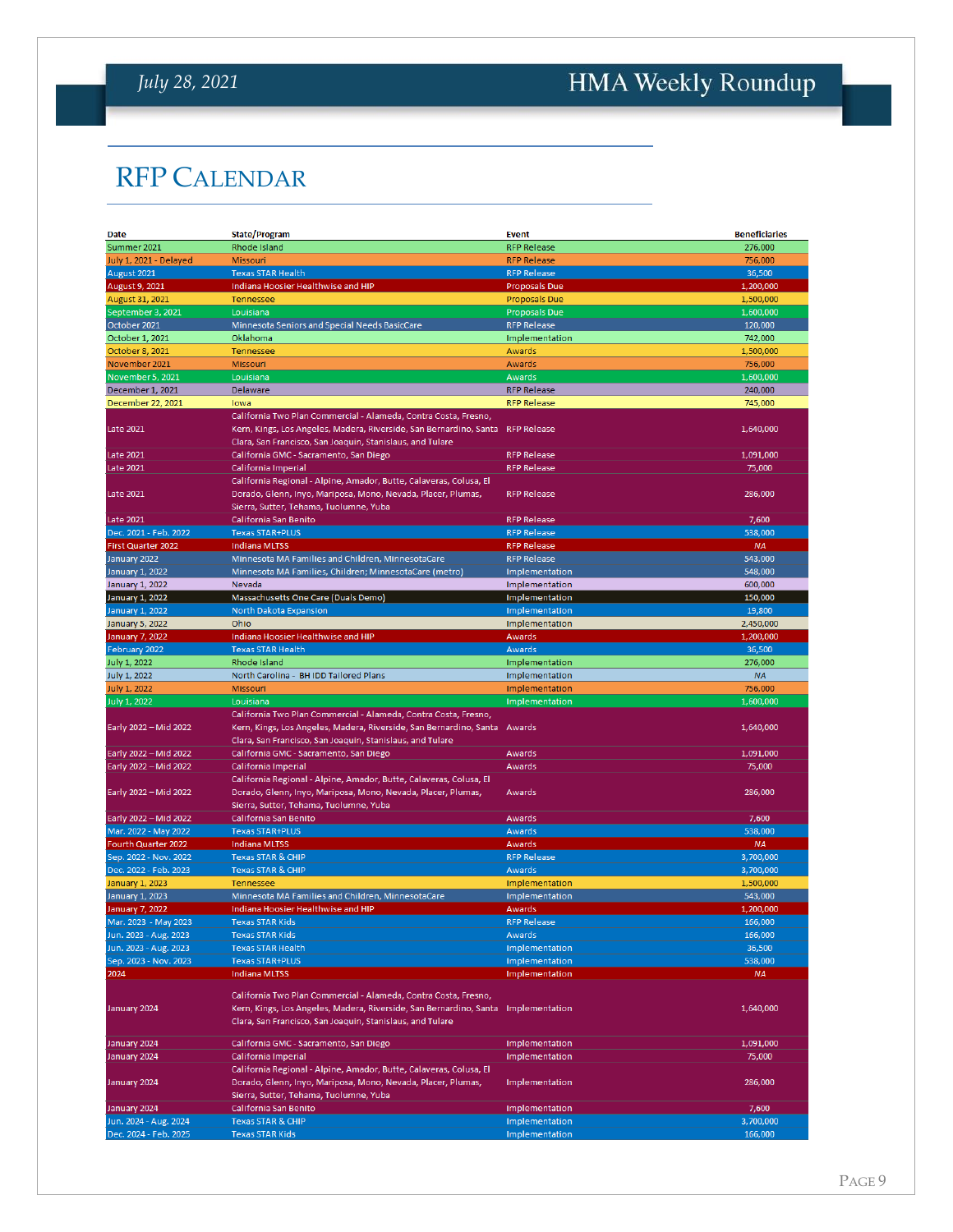### COMPANY ANNOUNCEMENTS

**[The Leading Types of Auto Injuries: Costs, Treatment Durations, and](https://info.mcg.com/odg-white-paper-leading-types-auto-injuries.html?utm_medium=membership&utm_source=hma&utm_campaign=wp-odg-2021-types-auto-injuries)  [Causes of Variation](https://info.mcg.com/odg-white-paper-leading-types-auto-injuries.html?utm_medium=membership&utm_source=hma&utm_campaign=wp-odg-2021-types-auto-injuries)**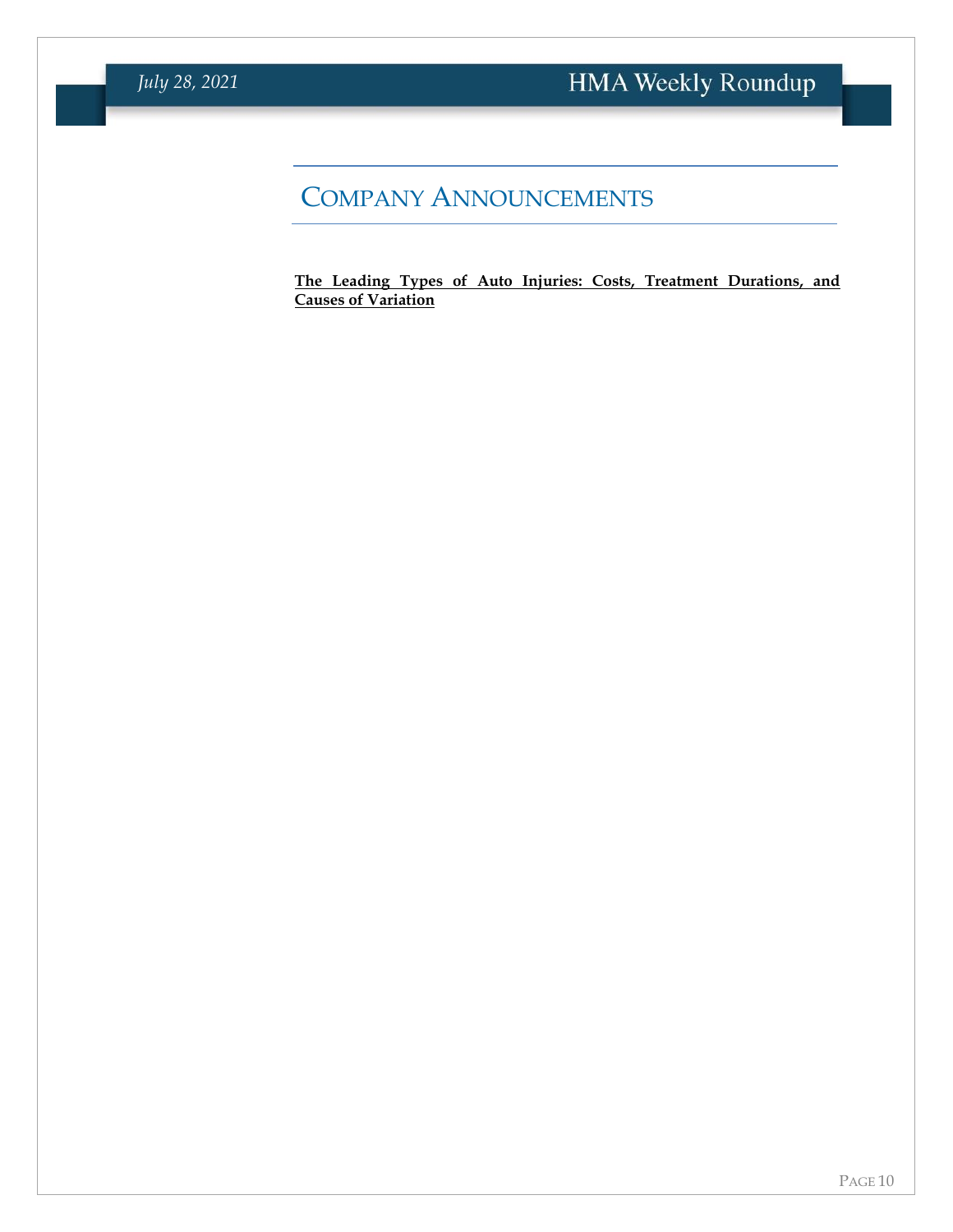### HMA NEWS

#### <span id="page-10-0"></span>New this week on HMA Information Services (HMAIS)**: Medicaid Data**

- Alabama Medicaid Fee for Service vs. Managed Care Penetration, 2014-20
- Arkansas Medicaid Fee for Service vs. Managed Care Penetration, 2014-20
- Colorado Medicaid Fee for Service vs. Managed Care Penetration, 2014-20
- Connecticut Medicaid Fee for Service vs. Managed Care Penetration, 2014-20
- Delaware Medicaid Fee for Service vs. Managed Care Penetration, 2014-20
- Georgia Medicaid Fee for Service vs. Managed Care Penetration, 2014-20
- Hawaii Medicaid Fee for Service vs. Managed Care Penetration, 2014-20
- Iowa Medicaid Fee for Service vs. Managed Care Penetration, 2014-20
- Kansas Medicaid Fee for Service vs. Managed Care Penetration, 2014-20
- Kentucky Medicaid Fee for Service vs. Managed Care Penetration, 2014-20
- Louisiana Medicaid Fee for Service vs. Managed Care Penetration, 2014-20
- Massachusetts SNP Membership at 61,143, Mar-21 Data
- California SNP Membership at 187,840, Mar-21 Data
- Illinois SNP Membership at 7,766, Mar-21 Data
- Maine SNP Membership at 22,549, Mar-21 Data
- Mississippi SNP Membership at 39,411, Mar-21 Data
- Missouri SNP Membership at 43,936, Mar-21 Data
- Nevada SNP Membership at 14,529, Mar-21 Data
- New Mexico SNP Membership at 15,039, Mar-21 Data
- North Carolina SNP Membership at 114,801, Mar-21 Data
- Missouri Medicaid Managed Care Enrollment is Up 6.9%, Jun-21 Data
- Nebraska Medicaid Managed Care Financial Auditor RFP, Jul-21

#### **Public Documents:**

*Medicaid RFPs, RFIs, and Contracts:*

- DC Medicaid Managed Care RFP, Proposals, Evaluations, and Related Documents, 2020-21
- Georgia Medicaid Non-Emergency Medical Transportation (NEMT) Services RFP, Jul-21
- Idaho Medicaid Non-Emergency Medical Transportation ITN, Jul-21
- Louisiana PACE RFI, Jul-21
- New Jersey Medicaid EVV Management System RFP, Proposals, and Scoring, 2019-20
- Oregon Medicaid Enterprise System Interoperability Patient Access and Provider Directory RFP, Jul-21

*Medicaid Program Reports, Data and Updates:*

- Maryland Health Insurance Exchange Audit, May-21
- Massachusetts MassHealth Payments for Hospice-Related Services for Dual-Eligible Members Audit Report, Jul-21
- Montana HEART Program Section 1115 Demonstration Waiver Application DRAFT, Jul-21
- Nebraska DHHS Monthly Medicaid Expansion Reports, Jul-21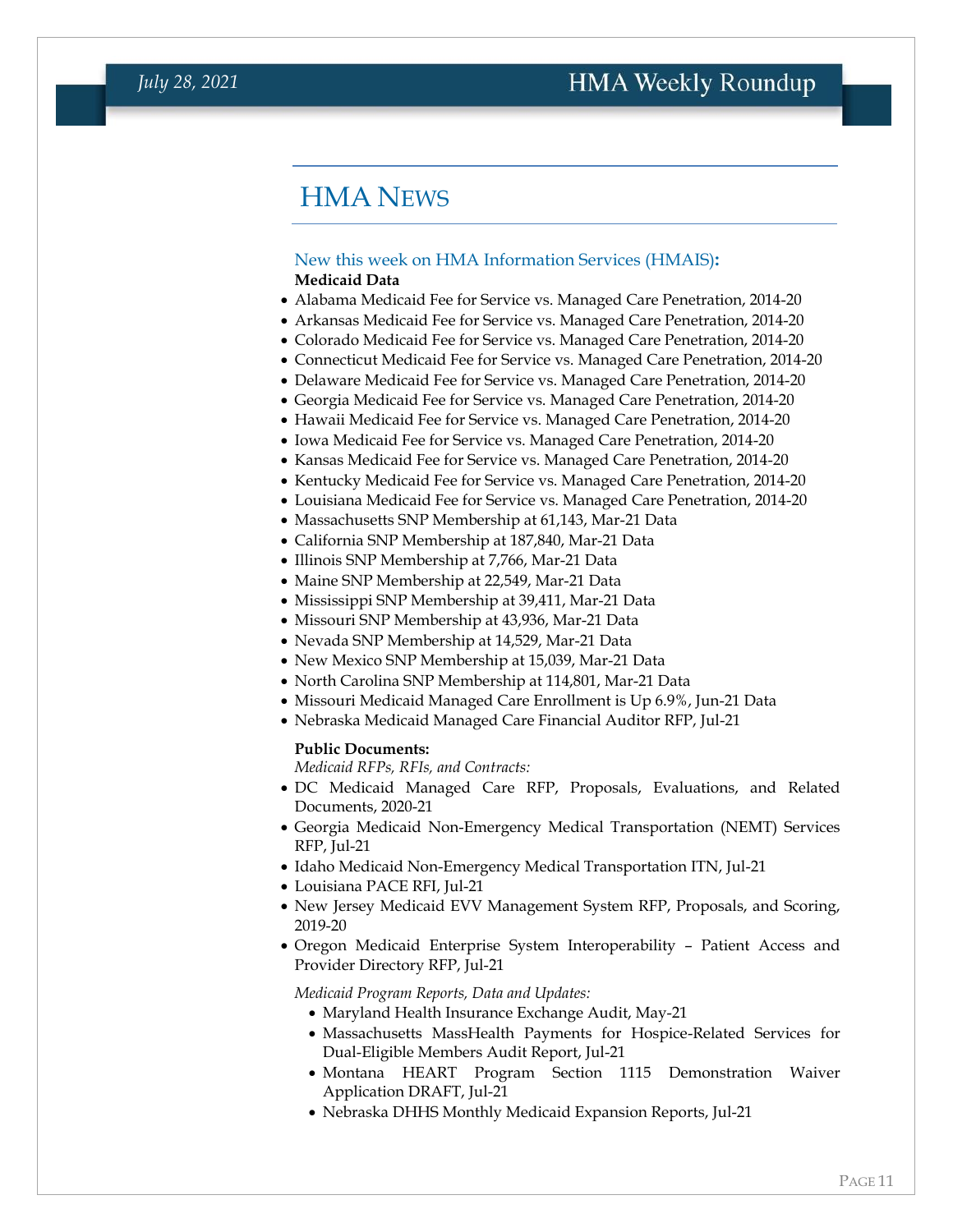- New Jersey Medical Assistance Advisory Council Meeting Materials, Jul-21
- Ohio OhioRISE Advisory Council Meeting Materials, 2020-21
- Rhode Island Medicaid Annual Expenditure Reports, SFY 2013-19
- Tennessee Medicaid Advisory Committee Meeting Materials, 2019-20, Mar-21
- Texas Quarterly Reports from the HHS Ombudsman Managed Care Assistance Team, FY 2019-21
- Vermont Medicaid and Exchange Advisory Board Meeting Materials, Jun-21

A subscription to HMA Information Services puts a world of Medicaid information at your fingertips, dramatically simplifying market research for strategic planning in healthcare services. An HMAIS subscription includes:

- State-by-state overviews and analysis of latest data for enrollment, market share, financial performance, utilization metrics and RFPs
- Downloadable ready-to-use charts and graphs
- Excel data packages
- RFP calendar

If you're interested in becoming an HMAIS subscriber, contact Carl Mercurio at [cmercurio@healthmanagement.com.](mailto:cmercurio@healthmanagement.com)